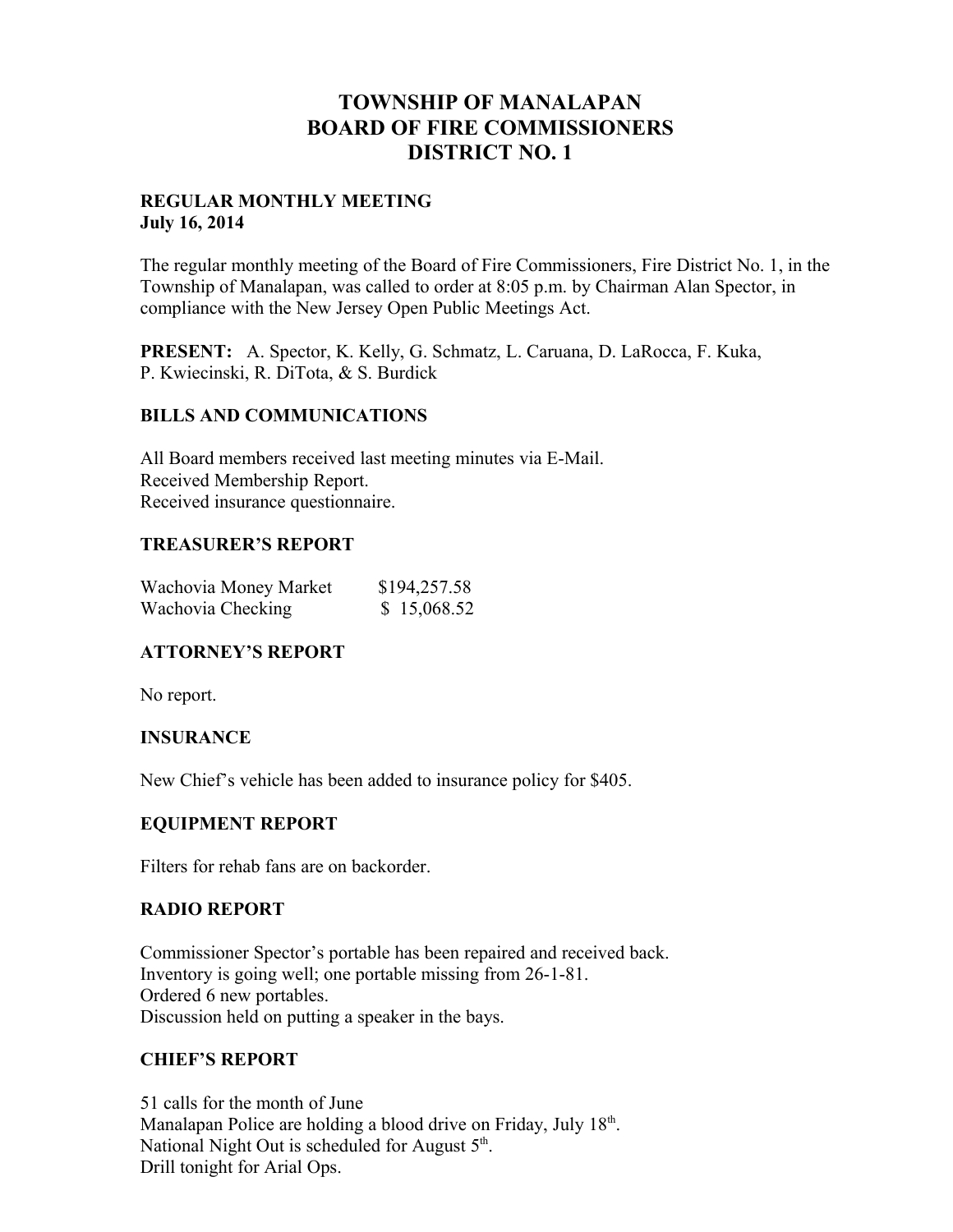## **TRUCK REPORT**

See attached report on Annual PM Services which were done. Steve will take care of most of the small work.

26-1-80 – out for repairs; recall on doors on Friday.

## **ASSOCIATION REPORT**

Door lock on rear building has been repaired and door closet will be repaired on bay door by radio shack.

## **TRUSTEES' REPORT**

No report.

## **OLD BUSINESS**

See attached.

### **NEW BUSINESS**

Commissioner Kelly made a motion to pay all vouchers; this was seconded by Commissioner Schmatz. All voted aye.

Commissioner Kelly made a motion not to exceed \$2,000 to purchase fire prevention items for the National Night Out; this was seconded by Commissioner LaRocca. All voted aye.

Commissioner Schmatz and Mike Alongi are looking into easier to use CO meters.

Commissioner Kelly made a motion not to exceed \$350 to replace 3 heat guns; this was seconded by Commissioner Caruana. All voted aye.

Commissioner Schmatz to look into cost of 3 yellow helmets needed for Fire Police.

Chief Kuka will give a list to us at the next meeting for safety reflective coats for drivers and Fire Police.

The Officers will do a vest inventory and give us a count of how many need to be replaced.

Commissioner Spector made a motion not to exceed \$3,000 to order the 5 tablets for the remaining trucks; this was seconded by Commissioner LaRocca. All voted aye.

Commissioner Spector made a motion for \$1,500 for a table at the Mayor's Charity Ball on September 20th; this was seconded by Commissioner Schmatz. All voted aye.

Commissioner Spector brought up replacing the current Yahoo group with an F. Company email server.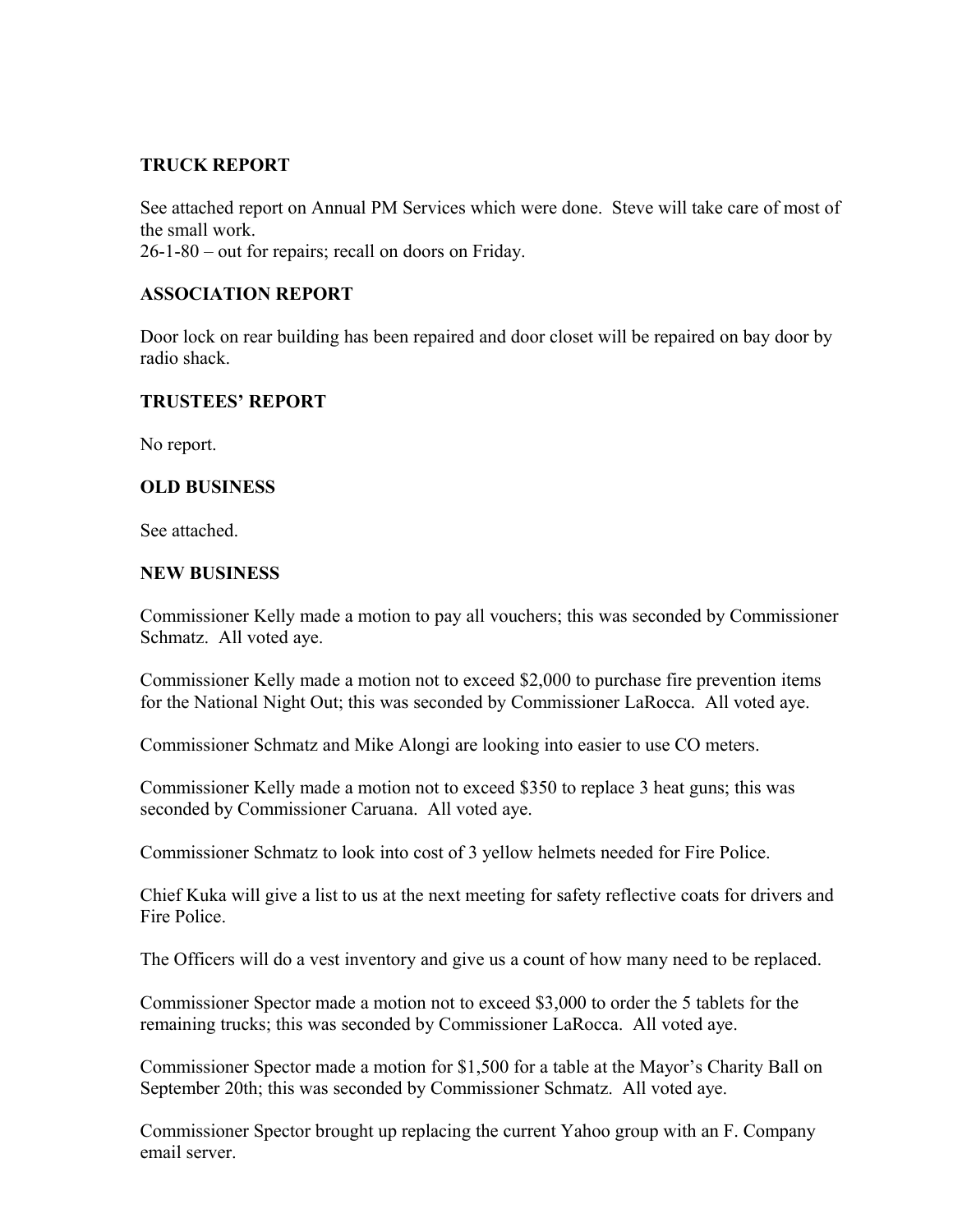Commissioner Spector made a motion not to exceed \$4,000 to purchase and set up an email server; this was seconded by Commissioner Kelly. All voted aye.

Discussion held regarding adapting the tank outside from gas/diesel to all diesel. 1,000 gallons so that we will be ready for hurricane season.

Officers need to have a First Responders Recertification class.

Discussion held about new ID cards; had a presentation from vendor with samples. Need to discuss further.

Meeting opened to the public at 9:20 P.M.

Rick Hogan commended the fuel tank.

A motion was made by Commissioner Spector to adjourn; it was seconded by Commissioner LaRocca and all voted aye.

Meeting adjourned at 9:25 P.M.

 Respectfully submitted, Kenneth Kelly, Clerk